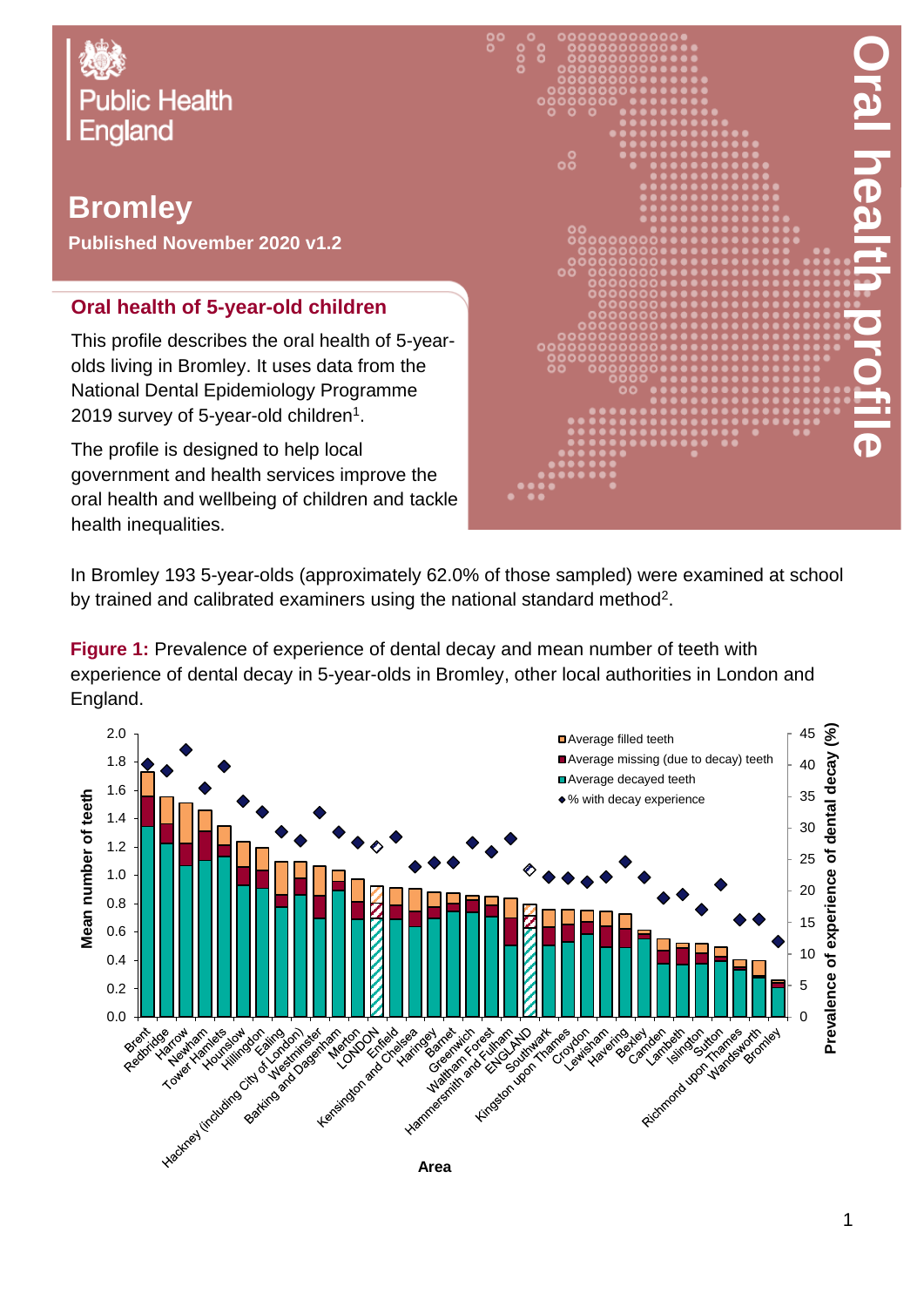**Table 1:** Experience of dental decay in 5-year-olds in Bromley, other local authorities in London and England.

| Local authority                       | Prevalence of<br>experience of<br>dental decay<br>(% ) | Mean number of teeth<br>with experience of<br>dental decay in all<br>examined children<br>n (95% confidence<br>intervals) | Mean number of teeth<br>with experience of<br>dental decay in children<br>with any decay<br>experience<br>n (95% confidence<br>intervals) |
|---------------------------------------|--------------------------------------------------------|---------------------------------------------------------------------------------------------------------------------------|-------------------------------------------------------------------------------------------------------------------------------------------|
| <b>Brent</b>                          | 40.1                                                   | 1.7<br>$(1.40 - 2.06)$                                                                                                    | 4.3<br>$(3.74 - 4.89)$                                                                                                                    |
| Redbridge                             | 39.1                                                   | 1.6<br><u>(1.20 - 1.91)</u>                                                                                               | 4.0<br>$(3.29 - 4.66)$                                                                                                                    |
| Harrow                                | 42.4                                                   | 1.5<br>$(1.19 - 1.83)$                                                                                                    | 3.6<br>$(3.04 - 4.09)$                                                                                                                    |
| Newham                                | 36.3                                                   | 1.5<br>$(1.09 - 1.83)$                                                                                                    | 4.0<br>$(3.30 - 4.74)$                                                                                                                    |
| <b>Tower Hamlets</b>                  | 39.8                                                   | 1.3<br>$\frac{(1.04 - 1.65)}{1.2}$                                                                                        | 3.4<br>$(2.82 - 3.95)$                                                                                                                    |
| Hounslow                              | 34.3                                                   | <u>(0.98 - 1.49)</u>                                                                                                      | $\overline{3.6}$<br><u>(3.10 - 4.13)</u>                                                                                                  |
| Hillingdon                            | 32.5                                                   | 1.2<br>$\frac{(0.91 - 1.48)}{1.1}$                                                                                        | 3.7<br>$\frac{(3.06 - 4.29)}{3.7}$                                                                                                        |
| Ealing                                | 29.4                                                   | $\frac{(0.79 - 1.40)}{1.1}$                                                                                               | $\frac{(3.04 - 4.42)}{3.9}$                                                                                                               |
| Hackney (including<br>City of London) | 28.0                                                   | $(0.78 - 1.41)$                                                                                                           | $(3.18 - 4.65)$                                                                                                                           |
| Westminster                           | 32.4                                                   | $(0.78 - 1.35)$                                                                                                           | 3.3<br><u>(2.67 - 3.89)</u>                                                                                                               |
| Barking and<br>Dagenham               | 29.4                                                   | 1.0<br>$(0.74 - 1.33)$                                                                                                    | 3.5<br>(2.80 - 4.24)                                                                                                                      |
| Merton                                | 27.7                                                   | 1.0<br>$(0.66 - 1.28)$                                                                                                    | 3.5<br>$(2.72 - 4.30)$                                                                                                                    |
| London                                | 27.0                                                   | 0.9<br>$(0.88 - 0.97)$                                                                                                    | 3.4<br>$(3.30 - 3.53)$                                                                                                                    |
| Enfield                               | 28.6                                                   | 0.9<br>$(0.65 - 1.18)$                                                                                                    | 3.2<br>$(2.53 - 3.87)$                                                                                                                    |
| Kensington and<br>Chelsea             | 23.8                                                   | 0.9<br>$(0.53 - 1.28)$                                                                                                    | 3.8<br>(2.63 - 4.97)                                                                                                                      |
| Haringey                              | 24.5                                                   | 0.9<br>$(0.58 - 1.18)$                                                                                                    | 3.6<br>$(2.74 - 4.46)$                                                                                                                    |
| <b>Barnet</b>                         | 24.5                                                   | 0.9<br>$(0.61 - 1.14)$                                                                                                    | 3.6<br>(2.84 - 4.29)                                                                                                                      |
| Greenwich                             | 27.7                                                   | 0.9<br>$(0.66 - 1.05)$                                                                                                    | 3.1<br>$(2.64 - 3.56)$                                                                                                                    |
| <b>Waltham Forest</b>                 | 26.2                                                   | 0.8<br>$(0.64 - 1.06)$                                                                                                    | 3.2<br>$(2.72 - 3.77)$                                                                                                                    |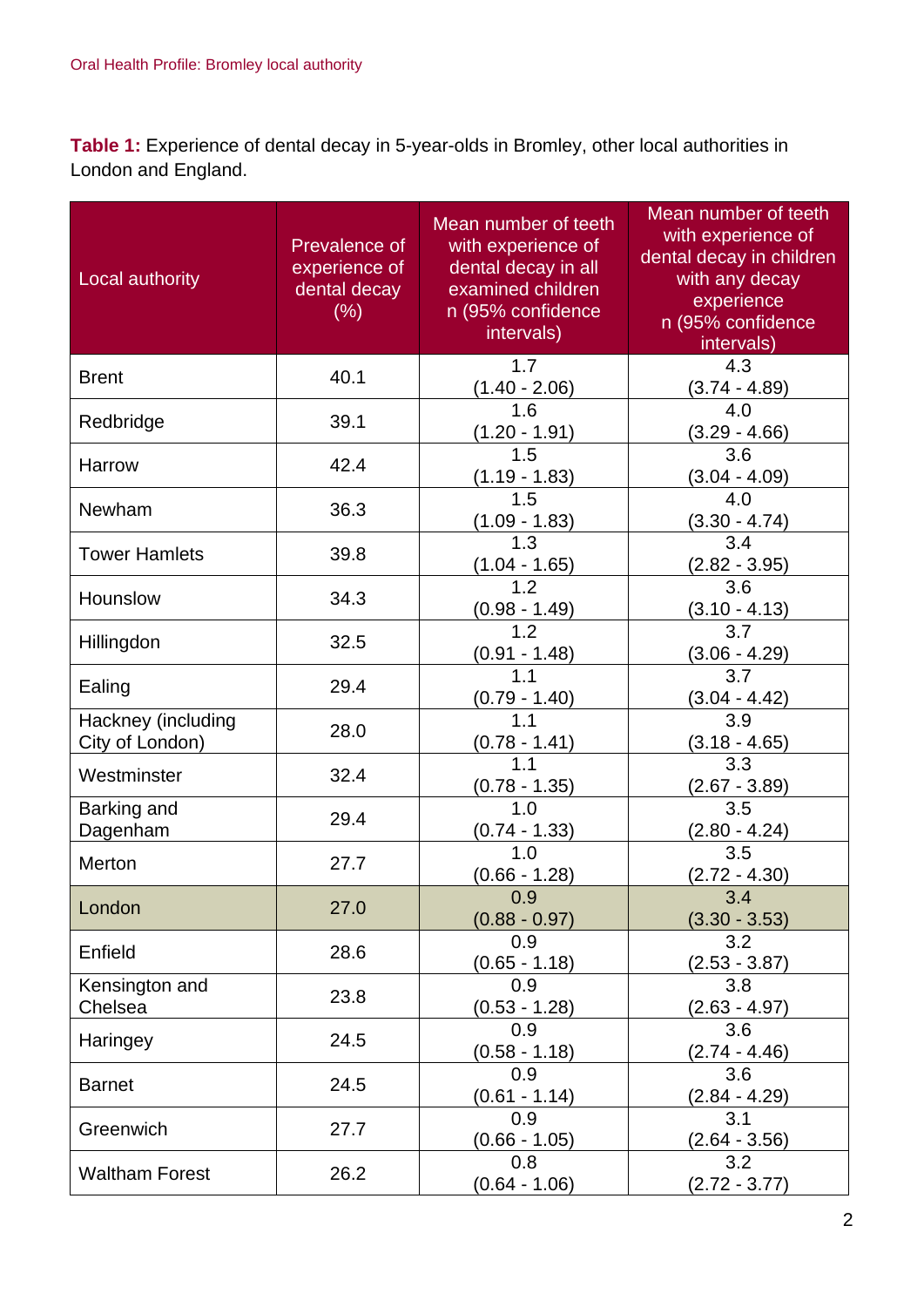| Local authority                | Prevalence of<br>experience of<br>dental decay<br>(% ) | Mean number of teeth<br>with experience of<br>dental decay in all<br>examined children<br>n (95% confidence<br>intervals) | Mean number of teeth<br>with experience of<br>dental decay in children<br>with any decay<br>experience<br>n (95% confidence<br>intervals) |
|--------------------------------|--------------------------------------------------------|---------------------------------------------------------------------------------------------------------------------------|-------------------------------------------------------------------------------------------------------------------------------------------|
| Hammersmith and<br>Fulham      | 28.3                                                   | 0.8<br>$(0.64 - 1.03)$                                                                                                    | 3.0<br>$(2.51 - 3.39)$                                                                                                                    |
| England                        | 23.4                                                   | 0.8<br>$(0.78 - 0.81)$                                                                                                    | 3.4<br>$(3.36 - 3.44)$                                                                                                                    |
| Southwark                      | 22.2                                                   | 0.8<br>$(0.52 - 1.00)$                                                                                                    | 3.4<br>$(2.72 - 4.11)$                                                                                                                    |
| Kingston upon<br><b>Thames</b> | 22.0                                                   | 0.8<br>$(0.51 - 1.00)$                                                                                                    | 3.4<br>$(2.63 - 4.24)$                                                                                                                    |
| Croydon                        | 21.4                                                   | 0.8<br><u>(0.51 - 0.99)</u>                                                                                               | 3.5<br>$(2.72 - 4.30)$                                                                                                                    |
| Lewisham                       | 22.3                                                   | $\overline{0.7}$<br>$(0.51 - 0.98)$                                                                                       | 3.3<br>(2.59 - 4.08)                                                                                                                      |
| Havering                       | 24.6                                                   | 0.7<br>$(0.54 - 0.92)$                                                                                                    | 3.0<br>$(2.48 - 3.42)$                                                                                                                    |
| <b>Bexley</b>                  | 22.1                                                   | 0.6<br>$(0.43 - 0.80)$                                                                                                    | 2.8<br>$(2.19 - 3.35)$                                                                                                                    |
| Camden                         | 18.9                                                   | 0.6<br>$(0.32 - 0.78)$                                                                                                    | 2.9<br>$(2.04 - 3.81)$                                                                                                                    |
| Lambeth                        | 19.4                                                   | 0.5<br>$(0.35 - 0.69)$                                                                                                    | $\overline{2.7}$<br>$(2.11 - 3.26)$                                                                                                       |
| Islington                      | 17.0                                                   | 0.5<br>$(0.32 - 0.71)$                                                                                                    | 3.0<br>(2.34 - 3.71)                                                                                                                      |
| Sutton                         | 21.0                                                   | 0.5<br>$(0.35 - 0.63)$                                                                                                    | $\overline{2.3}$<br>$(1.95 - 2.75)$                                                                                                       |
| Richmond upon<br><b>Thames</b> | 15.4                                                   | 0.4<br>$(0.25 - 0.56)$                                                                                                    | 2.6<br>$(2.00 - 3.24)$                                                                                                                    |
| Wandsworth                     | 15.5                                                   | 0.4<br>$(0.26 - 0.54)$                                                                                                    | 2.6<br>$(2.02 - 3.11)$                                                                                                                    |
| <b>Bromley</b>                 | 12.0                                                   | 0.3<br>$(0.11 - 0.41)$                                                                                                    | 2.2<br>$(1.23 - 3.11)$                                                                                                                    |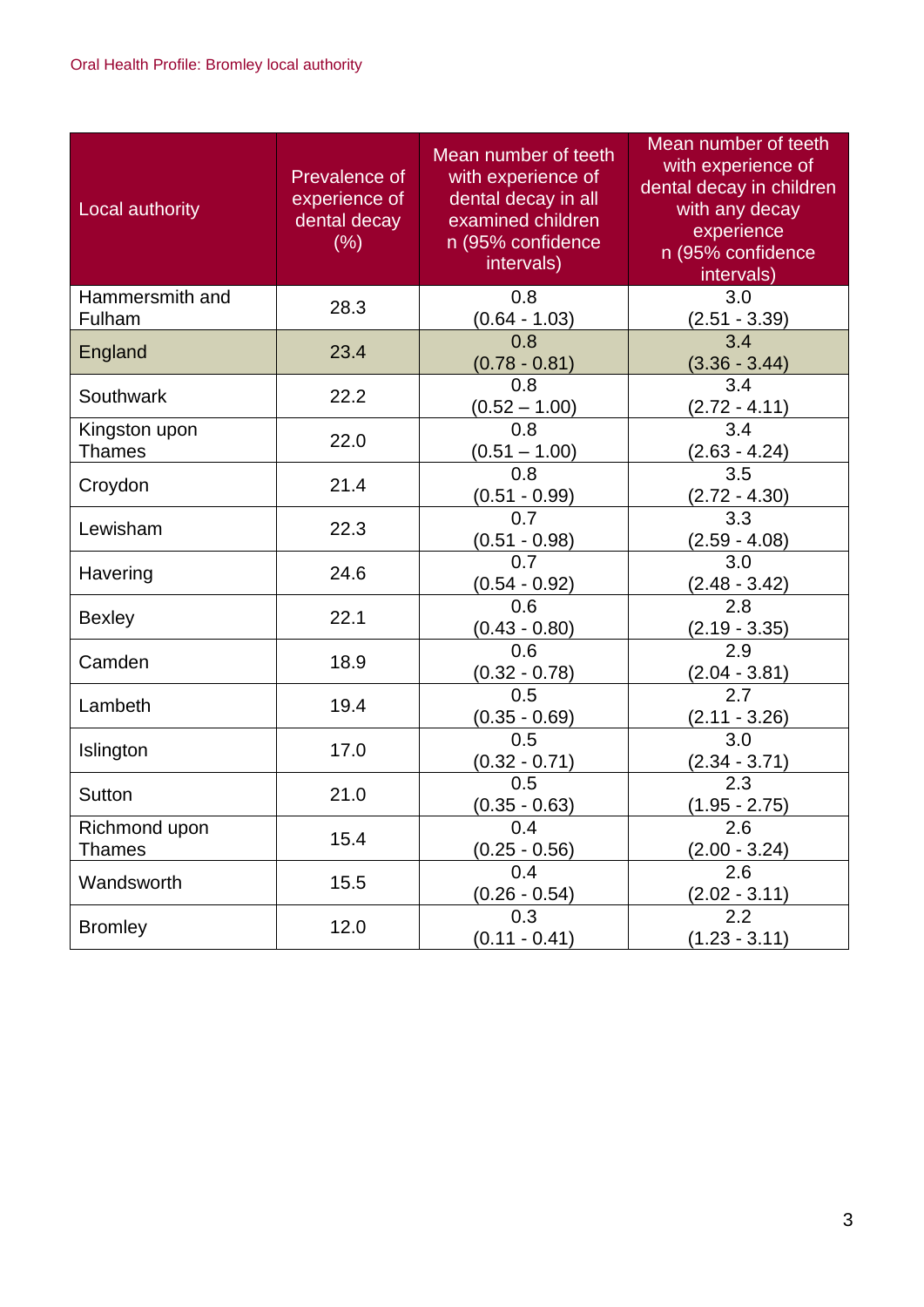Table 2. Measures of oral health among 5-year-olds in Bromley, it's statistical neighbours,<sup>i</sup> London and England.

|                                                                                                    | <b>Bromley</b> | <b>Statistical</b><br>neighbour within<br>London: Sutton | <b>Statistical</b><br>neighbour<br>comparator 1:<br><b>Trafford</b> | London | England |
|----------------------------------------------------------------------------------------------------|----------------|----------------------------------------------------------|---------------------------------------------------------------------|--------|---------|
| Prevalence of<br>experience of dental<br>decay                                                     | 12.0%          | 21.0%                                                    | 26.0%                                                               | 27.0%  | 23.4%   |
| Mean number of teeth<br>with experience of<br>dental decay                                         | 0.3            | 0.5                                                      | 1.0                                                                 | 0.9    | 0.8     |
| Mean number of teeth<br>with experience of<br>decay in those with<br>experience of dental<br>decay | 2.2            | 2.3                                                      | 3.9                                                                 | 3.4    | 3.4     |
| Mean number of<br>decayed teeth in<br>those with experience<br>of dental decay                     | 1.7            | 2.0                                                      | 3.4                                                                 | 2.6    | 2.7     |
| Proportion with active<br>decay                                                                    | 9.5%           | 16.8%                                                    | 23.4%                                                               | 23.2%  | 20.4%   |
| Proportion with<br>experience of tooth<br>extractionii                                             | 1.2%           | 1.1%                                                     | 1.2%                                                                | 3.2%   | 2.2%    |
| Proportion with dental<br>abscess                                                                  | 1.1%           | 0.0%                                                     | 2.1%                                                                | 0.9%   | 1.0%    |
| Proportion with teeth<br>decayed into pulp                                                         | 1.6%           | 0.7%                                                     | 5.3%                                                                | 3.4%   | 3.3%    |
| Proportion with decay<br>affecting incisorsiii                                                     | 1.4%           | 4.2%                                                     | 7.8%                                                                | 8.2%   | 5.2%    |
| Proportion with high<br>levels of plaque present<br>on upper front teethiv                         | 0.0%           | 0.0%                                                     | 16.6%                                                               | 2.1%   | 1.2%    |

<sup>i</sup>generated by the children's services statistical neighbour benchmarking tool, the neighbour within London has

"Very Close" comparator characteristics and the national neighbour 1 has "Very Close" comparator characteristics<sup>3</sup>.

ii experience of extraction of one or more teeth on one or more occasions.

iii dental decay involving one or more surfaces of upper anterior teeth.

iv indicative of poor tooth brushing habits.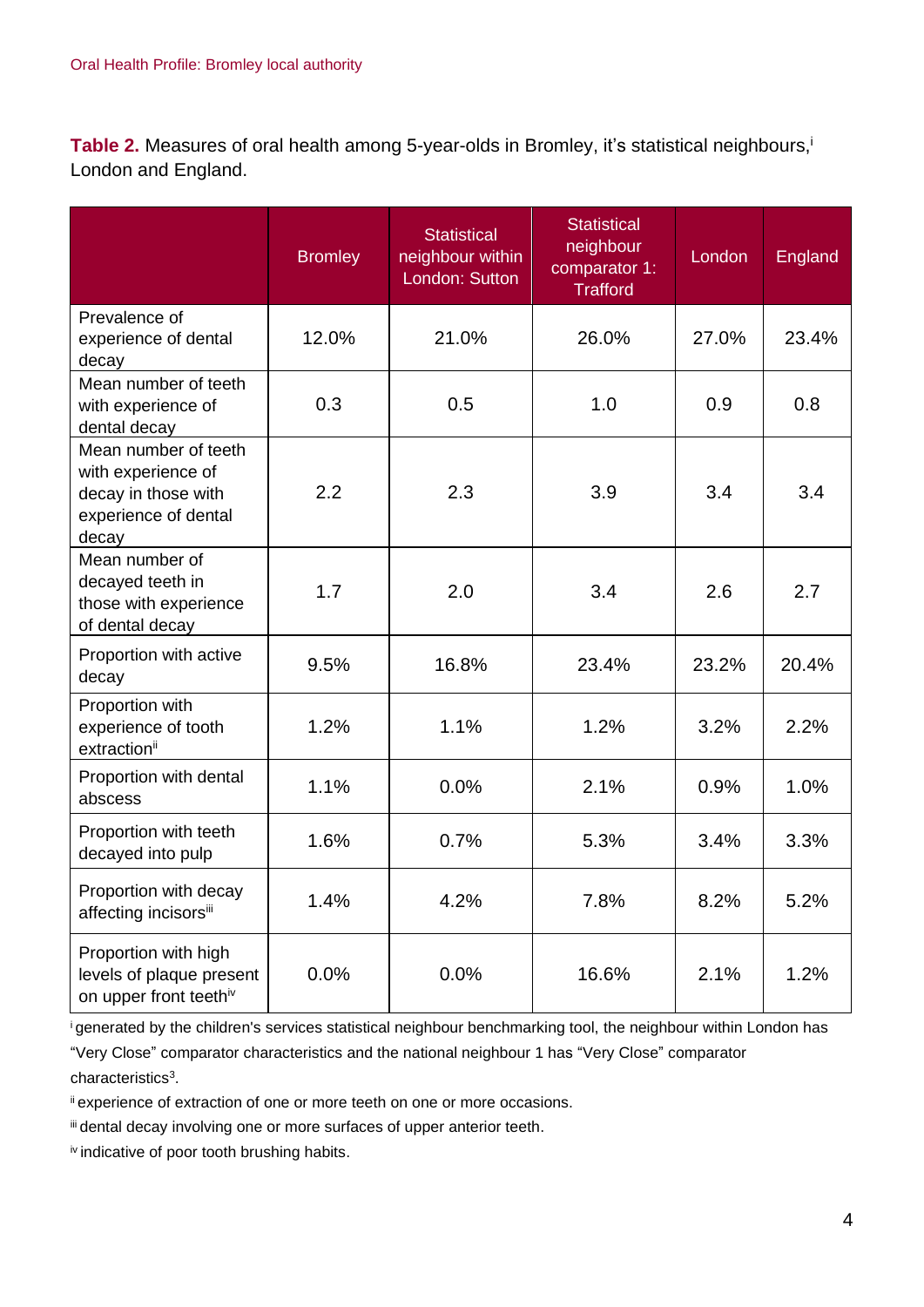**Figure 2:** Prevalence of experience of dental decay in 5-year-olds in Bromley, by local authority Index of Multiple Deprivation (IMD) 2019 quintiles.



**IMD 2019 quintiles (within local authority)**

Error bars represent 95% confidence limits





Error bars represent 95% confidence limits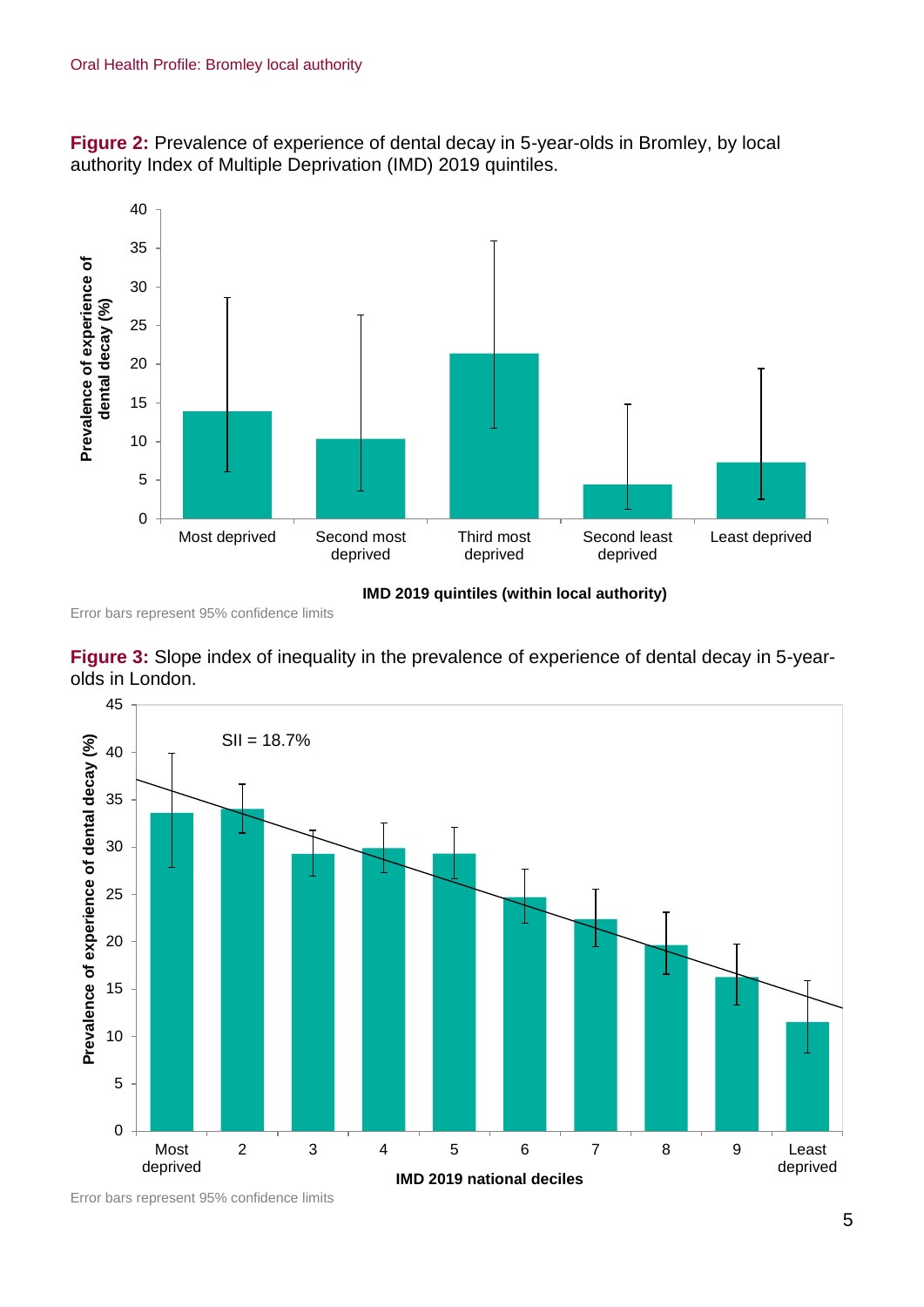**Figure 4:** Prevalence of experience of dental decay in 5-year-olds in Bromley, London and England, by year.



Error bars represent 95% confidence limits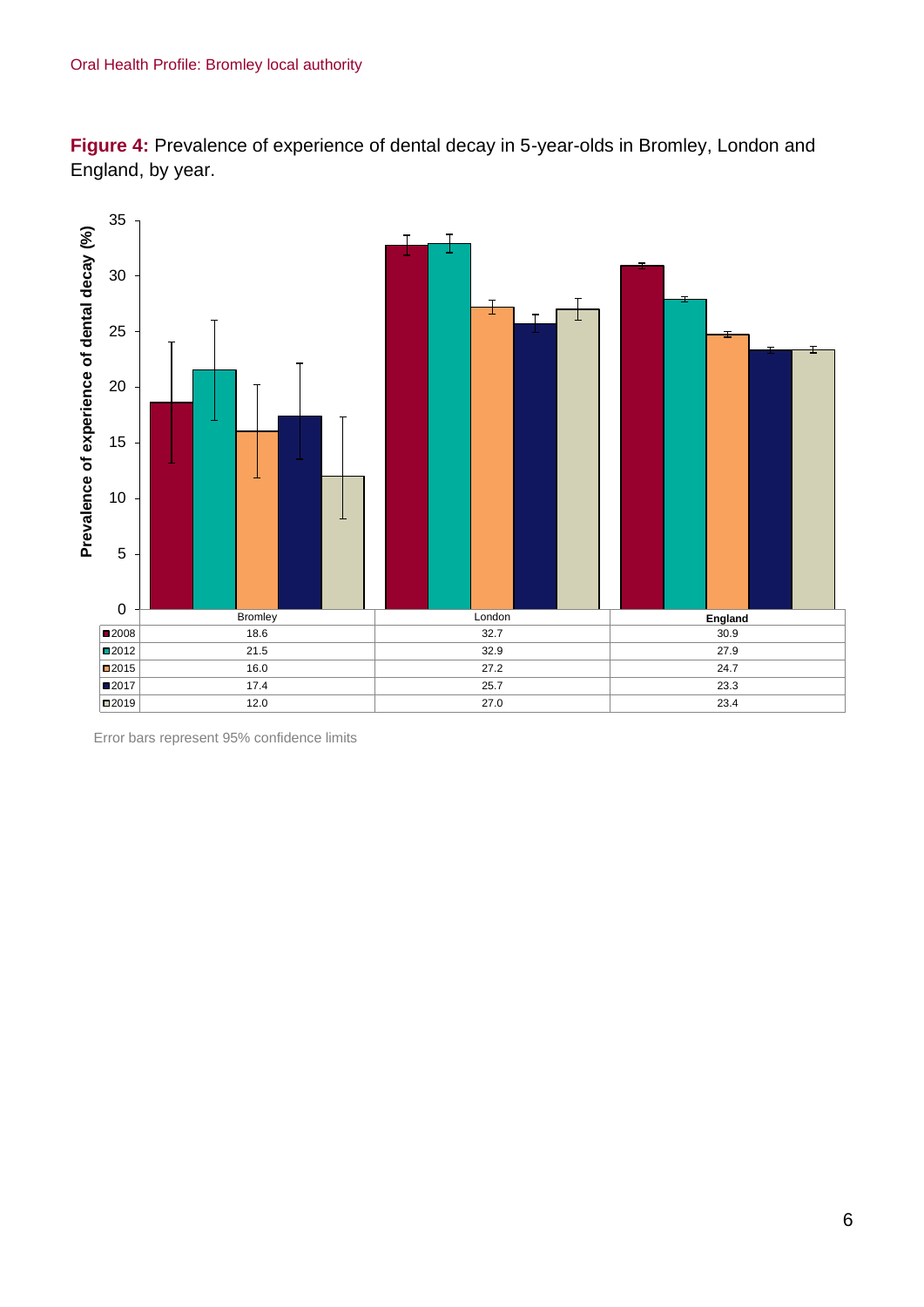**Table 3:** Experience of dental decay in 5-year-olds in London, by ethnic group.

| <b>Ethnic</b> group                  | Number of<br>children<br>examined<br>(N) | Prevalence of<br>experience of<br>dental decay<br>$(\% )$ | Mean number of teeth<br>with experience of<br>dental decay among<br>children with any<br>experience of dental<br>decay n (95% CI) | Prevalence of<br>dental decay<br>affecting incisors<br>$(\% )$ |
|--------------------------------------|------------------------------------------|-----------------------------------------------------------|-----------------------------------------------------------------------------------------------------------------------------------|----------------------------------------------------------------|
| Other ethnic<br>background           | 498                                      | 40.0                                                      | 3.8<br>$(3.42 - 4.18)$                                                                                                            | 13.1                                                           |
| Asian/Asian<br><b>British</b>        | 1,807                                    | 36.9                                                      | 3.7<br>$(3.48 - 3.92)$                                                                                                            | 14.1                                                           |
| Not provided                         | 181                                      | 24.3                                                      | 2.6<br>$(1.92 - 3.30)$                                                                                                            | 6.1                                                            |
| <b>Black/Black</b><br><b>British</b> | 1,126                                    | 23.8                                                      | 3.0<br>$(2.69 - 3.26)$                                                                                                            | 6.0                                                            |
| Mixed                                | 864                                      | 22.6                                                      | 3.3<br>$(2.93 - 3.69)$                                                                                                            | 6.6                                                            |
| White                                | 3,590                                    | 22.6                                                      | 3.3<br>$(3.12 - 3.51)$                                                                                                            | 5.8                                                            |
| London                               | 8,066                                    | 27.0                                                      | 3.4<br>$(3.30 - 3.53)$                                                                                                            | 8.2                                                            |

**Figure 5:** Prevalence of experience of dental decay in 5-year-olds in London, by ethnic group.

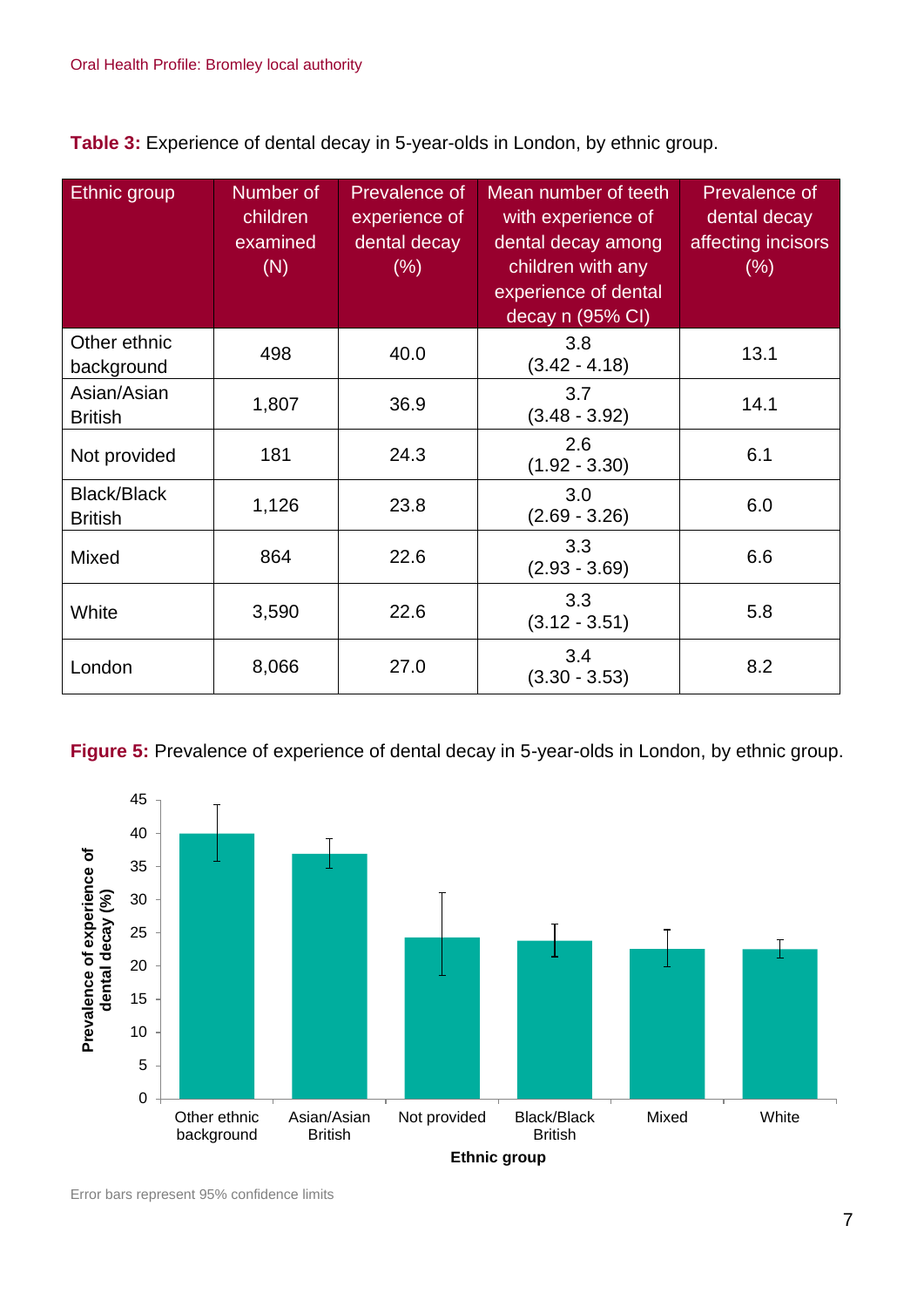**Table 4:** Prevalence and severity of experience of dental decay experience in 5-year-olds in Bromley, in wards where an enhanced sample was undertaken.

| Ward                                       | <b>Prevalence of</b><br>experience of<br>dental decay<br>$(\% )$ | Mean number of teeth<br>with experience of<br>dental decay in the<br>whole sample<br>n (95% CI) | Mean number of teeth<br>with experience of<br>dental decay among<br>children with any<br>experience of dental<br>decay n (95% CI) |
|--------------------------------------------|------------------------------------------------------------------|-------------------------------------------------------------------------------------------------|-----------------------------------------------------------------------------------------------------------------------------------|
| <b>Cray Valley East</b>                    | 23.3                                                             | 0.4<br>$(0.08 - 0.71)$                                                                          | 1.7<br>$(0.69 - 2.71)$                                                                                                            |
| <b>Cray Valley West</b>                    | 20.3                                                             | 0.7<br>$(0.26 - 1.09)$                                                                          | 3.3<br>$(2.01 - 4.61)$                                                                                                            |
| Petts Wood and Knoll                       | 13.6                                                             | 0.5<br>$(0.00 - 1.01)$                                                                          | Data not available                                                                                                                |
| Mottingham and<br><b>Chislehurst North</b> | 32.5                                                             | 0.7<br>$(0.33 - 1.07)$                                                                          | 2.2<br>$(1.57 - 2.73)$                                                                                                            |
| Penge and Cator                            | 14.6                                                             | 0.7<br>$(0.00 - 1.45)$                                                                          | 4.8<br>$(1.03 - 8.63)$                                                                                                            |
| <b>Bromley</b>                             | 12.0                                                             | 0.3<br>$(0.11 - 0.41)$                                                                          | $2.2^{\circ}$<br>$(1.23 - 3.11)$                                                                                                  |

## **Summary**

In Bromley average levels of dental decay are lower than the average for England.

The small sample sizes mean it is not possible to provide information at ward level for the whole area. Future surveys could be commissioned to provide larger samples to facilitate local analysis. Commissioning High Quality Information to Support Oral Health Improvement: A toolkit about dental epidemiology for local authorities, commissioners and partners is available to support the commissioning of oral health surveys<sup>4</sup>.

Public health interventions can improve child oral health at a local level. Local authorities improving oral health: commissioning better oral health for children and young people is available to support local authorities to commission oral health improvement programmes for children and young people aged up to 19 years<sup>5</sup>.

If further local analysis is required, please contact the national dental public health team: DentalPHIntelligence@phe.gov.uk